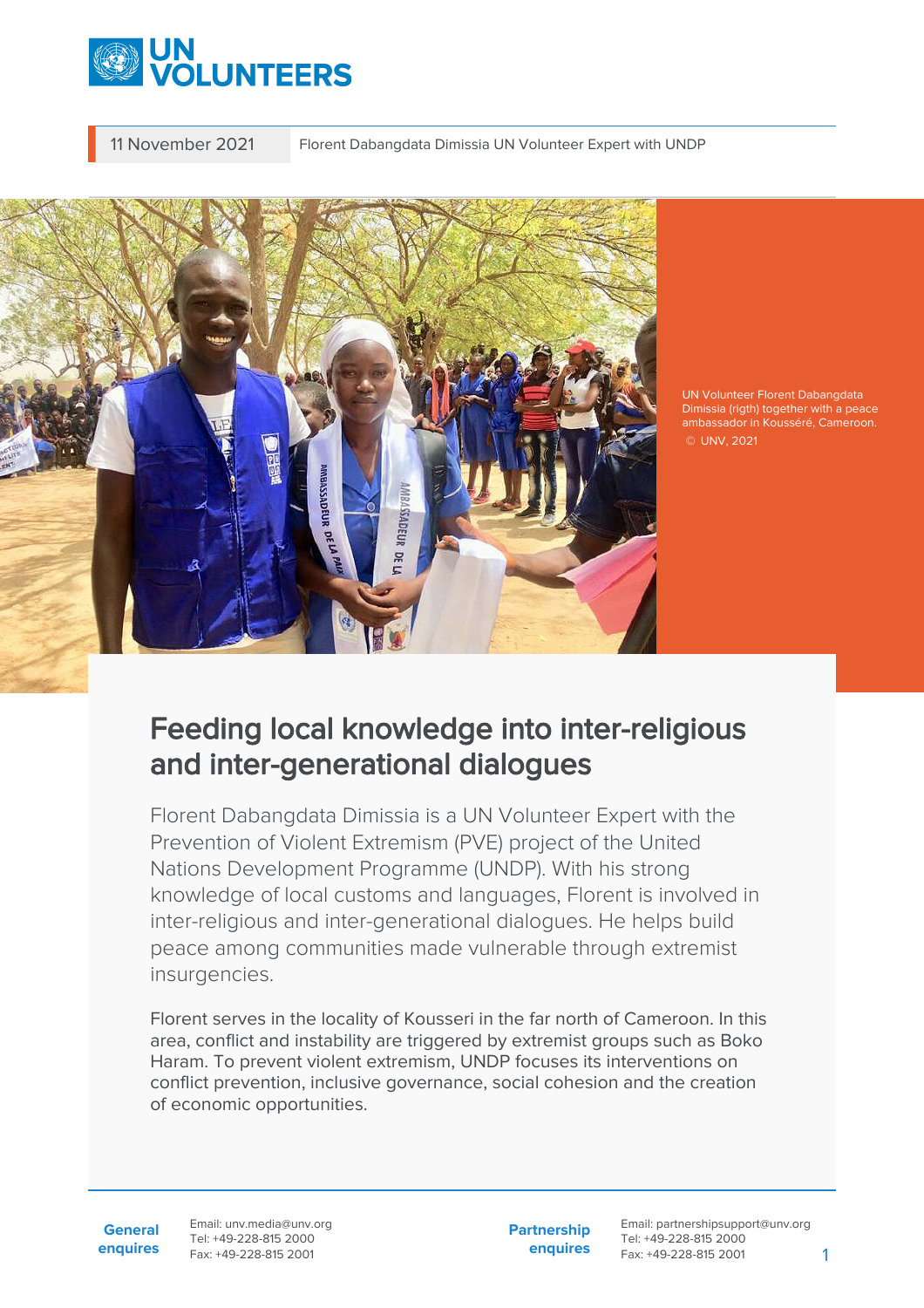

As part of UNDP, Florent's assignment is focused on the social inclusion of youth. He collaborates mainly with youth groups and organizes social and recreative activities, such as soccer and handball games, to bring youth together. For instance, he participated in the rehabilitation of the Makary Youth Promotion Centre and the set-up of a multimedia centre for youth in the town of Fotokol.

**CC** Florent is a valuable resource, especially at the grassroots level where he is active. He was involved in the training, socio-economic integration and support of nearly 600 young people. Florent works independently and with full responsibility to empower internally-displaced persons, refugees and Boko Haram victims. --Zephirin Emini, Head of UNDP's Governance and Crisis Prevention Unit, Cameroon

Florent's work brings smiles to vulnerable people who have lost everything because of the Boko Haram crisis.

"I particularly remember Mahamat Abakachi, a young father of eight children who had to travel from village to village to sell his agricultural products, risking his life. Thanks to the UNDP cash programme set up to facilitate socio-economic reintegration, he has managed to open a store. Mahamat's life has improved considerably through this stable source of income. He has even been able to re-enroll his children, who had previously spent a year out of school," Florent shares.

With a strong knowledge of the locality, customs and local languages, Florent is involved in inter-religious and inter-generational dialogues. Together with local communities, he works with traditional and religious authorities, women and youth leaders to identify possible sources of conflict and provide solutions through peaceful conflict resolution. They set up community-based early warning systems that include peace ambassadors to fight violent extremism.

**General**

**enquires** Tel: +49-228-815 2000 Fax: +49-228-815 2001 Email: unv.media@unv.org<br>Tel: +49-228-815 2000

**Partnership enquires**

Email: partnershipsupport@unv.org Tel: +49-228-815 2000 Fax: +49-228-815 2001 2